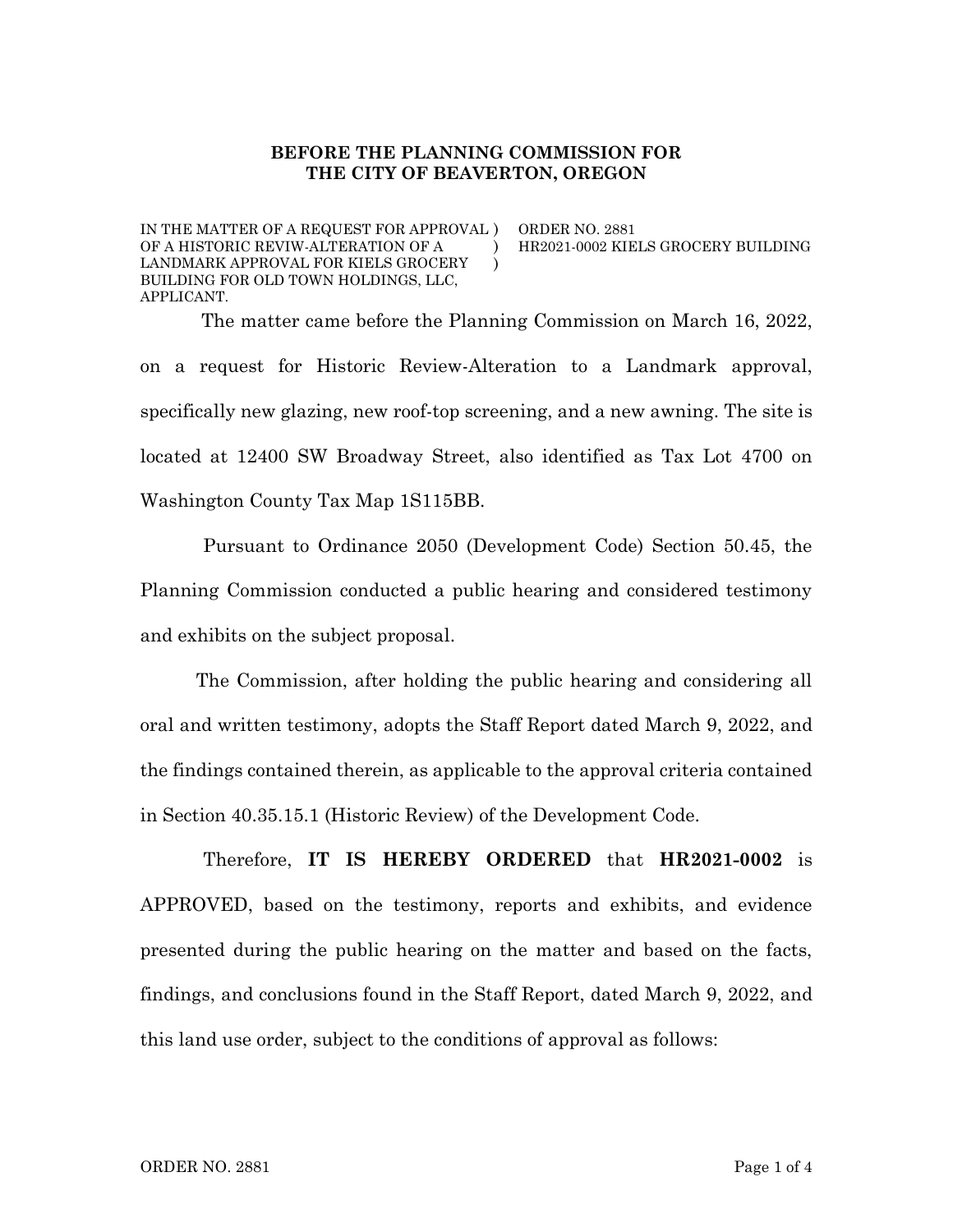## **General Conditions, the applicant shall:**

- 1. Ensure the associated land use application DDR2021- 0001 has been approved. (Planning/BC)
- 2. In accordance with Section 50.90.1 of the Development Code, Alteration of a Landmark shall expire after two years from the date of approval unless prior to that time a construction permit has been issued and substantial construction pursuant thereto has taken place, or an application for extension is filed pursuant to Section 50.93, or that authorized development has otherwise commenced in accordance with Section 50.90.3.B (Planning/BC)
- 3. If façade materials require replacement or repair during the construction phase, the applicant shall use materials identified on the Beaverton Historic Resource Inventory to ensure the original character of the building is maintained. (Planning/BC)

## **Prior to building permit issuance, the applicant shall:**

- 4. Provide an erosion control plan showing best management practices needed per Clean Water Services Standard Drawing #945. Make provisions for installation of all mandated erosion control measures prior to site disturbance of 500 square feet or more. These shall be maintained and replaced as necessary during the duration of the project to prevent sediment laden run-off from leaving the site. (Site Development Div. / KJ)
- 5. Provide plans showing that the canopy overhanging the frontage sidewalk in the public right of way shall be a non-structural attachment or in other words not integral (removable without damage) to the building structure. If a revocable right of way encroachment permit is desired by the owner or required by a financial institution or insurance company for the canopy, the City Attorney will need to be consulted to prepare a specific document for this situation. (Site Development Div. / KJ)
- 6. The applicant shall provide an updated floor plan showing the location of the long-term bicycle parking. (Planning/BC)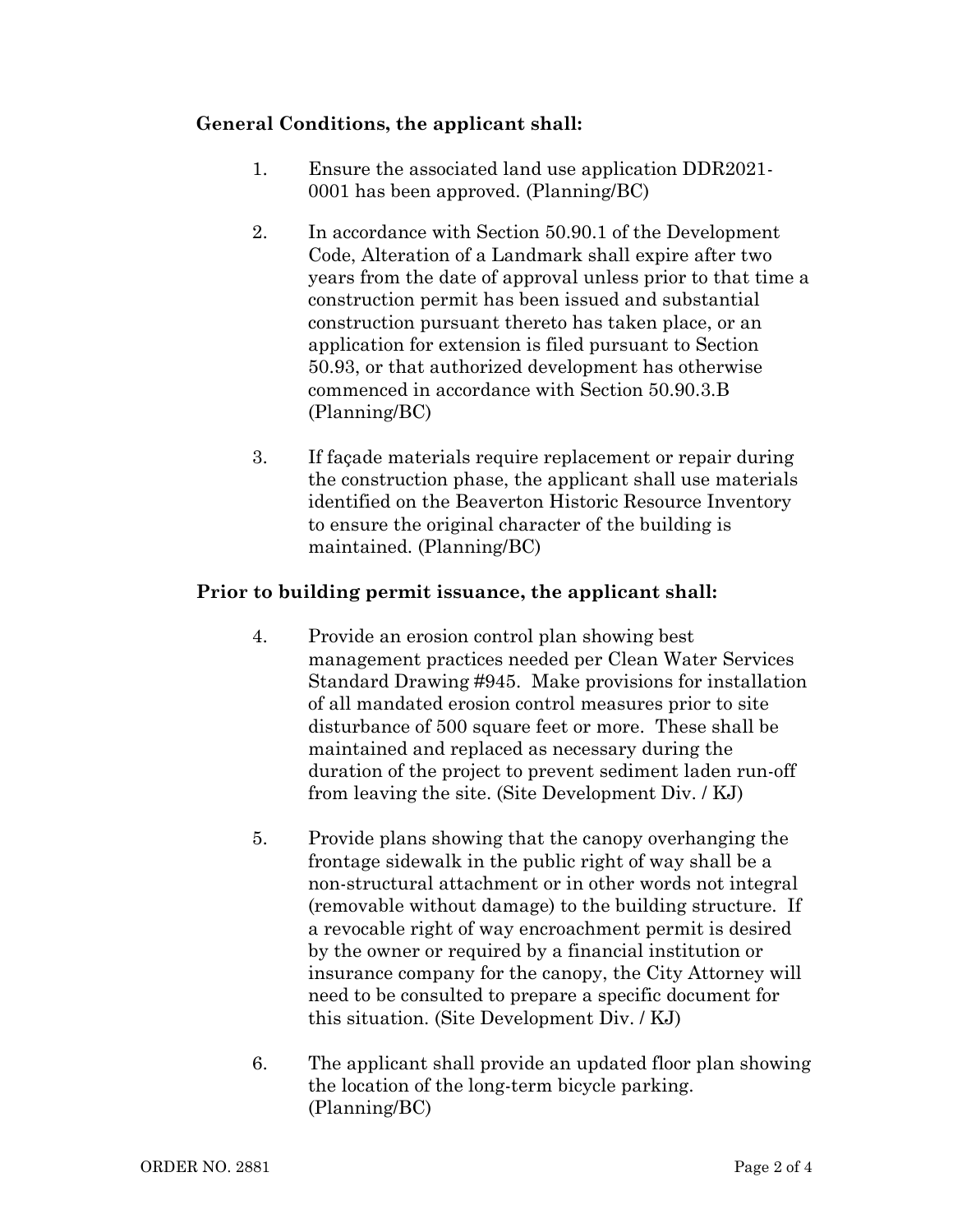Motion **CARRIED**, by the following vote:

**AYES:** McCann, Lawler, Glenewinkel, Nye, Saldanha, Teater, Winter. **NAYS:** None. **ABSTAIN:** None. **ABSENT:** None.

Dated this **23** day of **March** , 2022.

To appeal the decision of the Planning Commission, as articulated in Land Use Order No. 2881 an appeal must be filed on an Appeal form provided by the Director at the City of Beaverton Community Development Department's office by no later than  $4:30$  p.m. on  $\blacksquare$  April 4, 2022. **April 4**